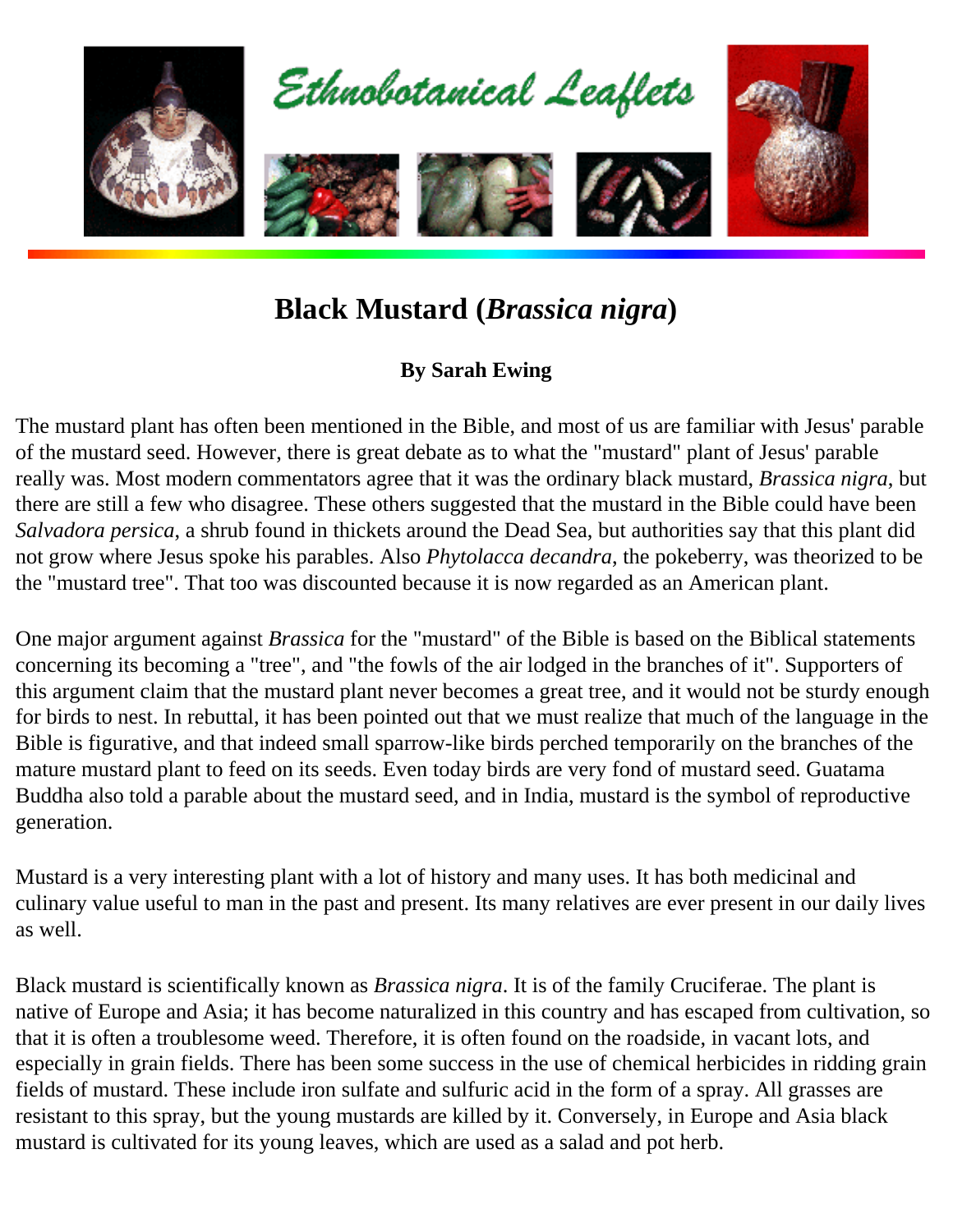The plant itself is an erect, branched plant, usually from one to three feet high. The stem is bristly near the base and smooth above. Leaves on the lower stems are egg shaped and bristly; leaves on the upper stems are smooth, narrow, and much larger. Yellow flowers are borne at the end of the stems from late June through August.

A typical mustard flower is four-petaled and complete, possessing four sets of modified leaves. The calyx, the outer floral envelope, is green, and it prevents the developing parts within the flower bud from drying out. Within the calyx is the corolla of petals. The petals, yellow in color, attract the insects. Mustard is annual and readily reproduces from seeds.

The seed pod resembles a miniature pea pod. It is smooth, has a tiny "beak" at its tip, and hugs the stalk. When ripe, the seeds are dark red-brown or black, hence the name. The seeds are capable of remaining viable for at least five years.

Mustard is widely distributed in the plains area of the United States and Canada. Mustard seeds are imported from Italy, Ethiopia, England, Denmark, and the Orient. Gourmet stores throughout the country stock prepared mustards from England, France, Germany, and Sweden.

Mustard greens may be gathered for eating as well. They are a good source of vitamins A and C. One can grow mustard in a garden or simply gather the mustard that grows wild in the city.

Within the family Cruciferae black mustard has many relatives. Among its closest relatives are a number of other mustards. White mustard, *Brassica alba*, has yellow seeds, and they are ground with the seeds of *B. nigra* and starch to produce table mustard.

Field mustard, *B. campestris*, produces an oil used for cooking in India. Indian mustard, *B. juncea*, is also an important oil seed in India. It is called "rai", and it is the most pungent of the cultivated mustards.

Other plants of this family include many of the vegetables that we eat daily: cabbage, broccoli, cauliflower, rutabaga, Brussels sprouts, turnips, and radishes. All of these are of considerable nutritional value, especially broccoli and Brussels sprouts.

Various diseases and pests attack these crops in the tropics. Of the most serious diseases are blackleg, black rot, downy mildew, and club root. The diamond back moth, snails, and slugs can cause damage to the plants as well.

Mustard is the most widely used spice in the United States aside from black pepper. It is not known when it was first used as a condiment, but the Roman were known to have blended the crushed mustard seeds with must to make a sauce. "Mustard" is an old name, coming from the Latin mustem ardens. Mustem means "must" (fermenting grape juice that has not yet become wine), and ardens means "burning", alluding to the pungent hotness of the seeds.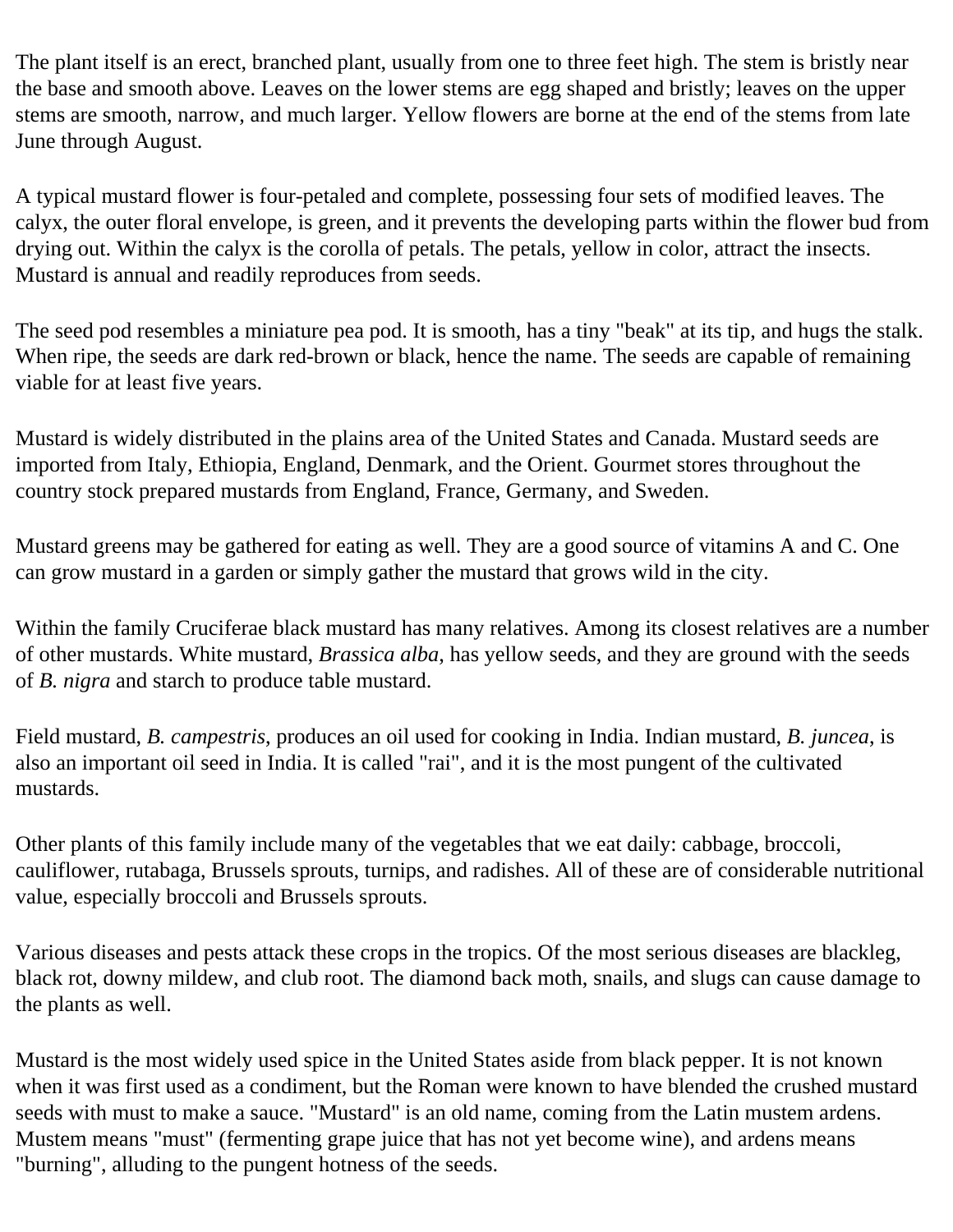For centuries, mustard was considered everyone's favorite cure-all. The Romans introduced it to Britain, and by the tenth century it had become an important medicinal plant. At that time it was a popular headache remedy. Bronchial congestion was also relieved by a combination of mustard, vinegar, water, and honey.

Black mustard contains two chemicals compounds, myrosin and sinigrin. They are responsible for the strong odor. They react with each other in the presence of water to form a volatile oil of mustard. One drop of this oil can cause severe blistering. Mustard oil damages capillary walls, causing "mustard burns" that heal very slowly. However, when carefully controlled, this oil had important medicinal uses. Volatile oil mustard used to be an ingredient that, when taken internally, was reported highly successful in promoting the absorption of scar tissue. Compound liniment of mustard is a blend of mustard oil, alcohol, and other ingredients. This has been used by athletes for the relief of strained, aching muscles. Mustard is also a powerful germicide; surgeons used to disinfect their hands with a paste of mustard seeds and water.

A home remedy for pulmonary congestion called a mustard plaster was first described and recommended by the Greek physician Dioscorides almost two thousand years ago. It is still employed today. Powdered mustard is mixed with flour, water is added, and the paste is spread between two pieces of cotton sheet, wrapped in flannel, and laid on the patients' chest. It is kept there long enough to give therapeutic warmth to the chest, but has to be removed before it irritates the skin. Presently, powdered black mustard is available in the drugstores.

Most of the old herbalists mention mustard as a great benefit to singers. "Crush the seeds and mix them with honey. Make into little balls, swallow one every morning, and in a short time one will have a clear voice to sing with."

Most importantly, mustard has become one of world's favorite condiments. Whether it is used in cooking or for medicinal purposes, mustard has had numerous benefits for man. Some like it sweet and mild, some like it hot, and some like it on their chest. Whatever the preference, mustard is an integral part of man's daily life. Besides, where would the hotdog be without it?

## **References**

Medsger, O.P. Edible Wild Plants. 1969. The Macmillan Company. Toronto, Ontario. pgs. 116-118.

Moldenke, Harold N. Plants of the Bible. 1952. Chronica Botanica Co. Waltham Mass. pgs. 60-62.

Purseglove, J.W. Tropical Crops Dicotyledons. 1968. Longmans, Green, & Co. Ltd. pgs. 8999.

Robbins, Wilford W. and Ramaley, Francis. Plants Useful To Man. 1937. Maple Press Co. Philadelphia, PA. pgs. 211-212.